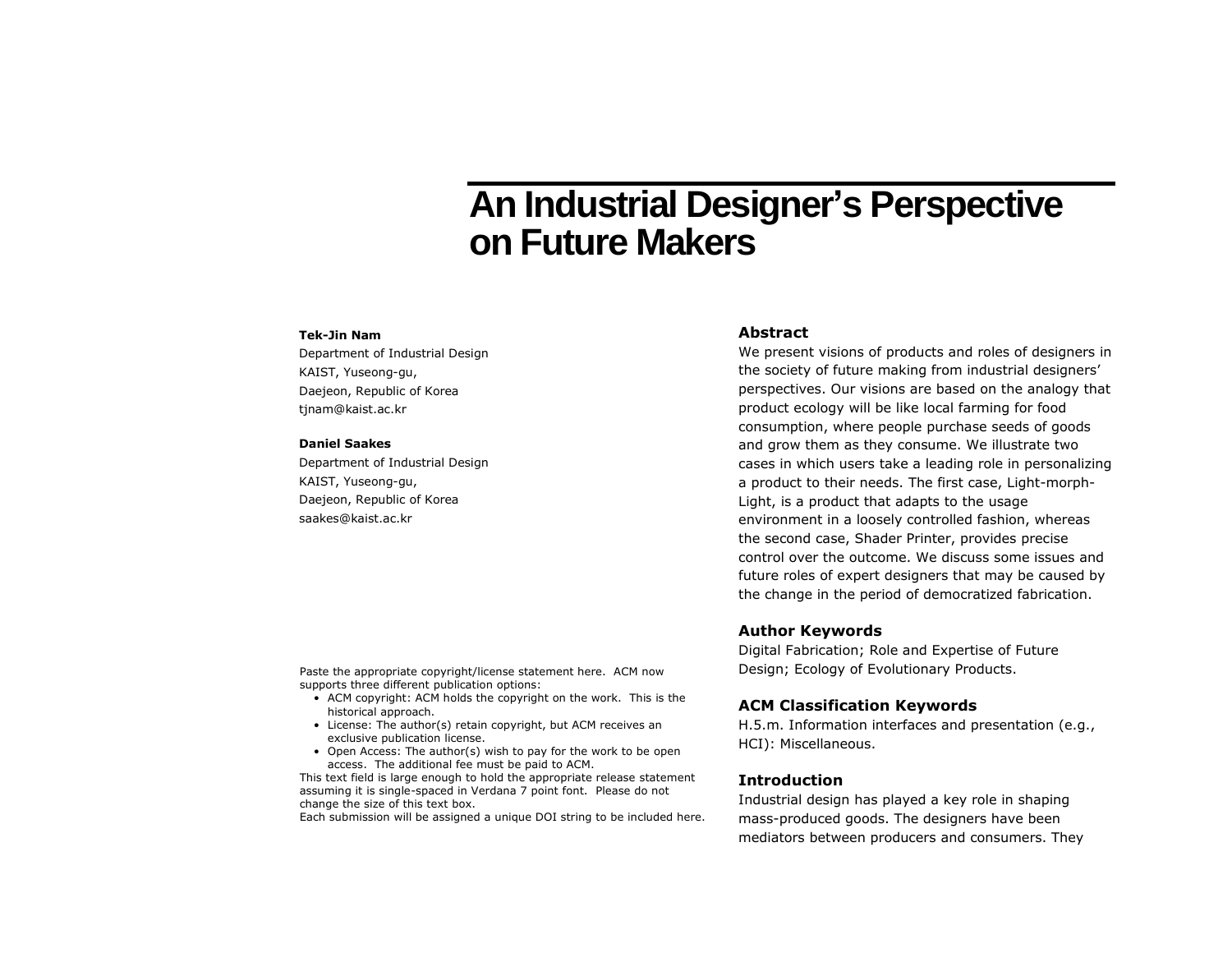advocate for end users while they create new ideas for producers, balancing technical feasibility, business viability and people's desirability.

The digital fabrication has made changes within and beyond the industrial design domain. It has offered easy tools for the designer's prototyping. In the analogue period, the help of engineers was essential to concretize early concepts. Easy prototyping by digital fabrication supports reflective practices for designers. The current trend of decentralized manufacturing, enabled by the low-cost digital fabrication devices, blurs the boundary between expert design (performed by those trained as designers) and diffuse design (performed by everybody) [3]. As designers and educators of industrial design, we need to understand our role and contribution in the future of making. We see that the competency of expert design, such as human-centered perspectives for the technology applications, pursuit of creativity, taming under-defined problems, and the ability of integration and communication, are still required by business and society in the future.

In this paper, we present visions on new product ecology and the roles of design as a designerresearcher's point of view. We focus on the following questions. What would be the ecology of products in the future of making? What issues are raised? What would be the future role of expert designers?

#### **Ecology of Evolutionary Products**

At present, one of the most popular personal fabrication technologies is 3D printing. The application of 3D printing still remains in simple component fabrication. We see the fabrication method as getting diversified and specialized. The specialization will

happen in terms of material, scale, and the context of creation.

An analogy for the relation between producers, products, and consumers in the personal fabrication and automated production is that between sellers of plants, seeds of plants, and farmers. In the agricultural society of the past, everyone was a farmer who grew his own food. Now people buy food from a supermarket as an end product. This may be similar to what we experience with mass produced goods. Nowadays we see initiatives with locally produced food in small quantities, directly delivered from the farm, and future visions of kitchens include hydroponic systems for family food production. A vision of a product ecology would be that people purchase seeds of goods and grow them as they consume, or buy products cultivated by small local businesses. This may be similar to the consumption ecology of agricultural goods where highquality seeds are purchased to further breed by everyday consumers.

The ecology could be interpreted as an extension of current user-centered design practice in two ways. First, in participatory design, users participate not only in the evaluative stages of design, but also in the ideation of products. Second, evaluation of prototypes in the field, in longitudinal studies in people's homes, becomes an indispensable tool to understand users and the impact of new products. Other than in usercentered design, in the new ecology users take a leading role in shaping the product to their needs, and the distinction between prototype and product will be blurred.

What if producers create seed-like goods, not yet matured? Such goods may have coherent genetic characteristics defined by producers but with the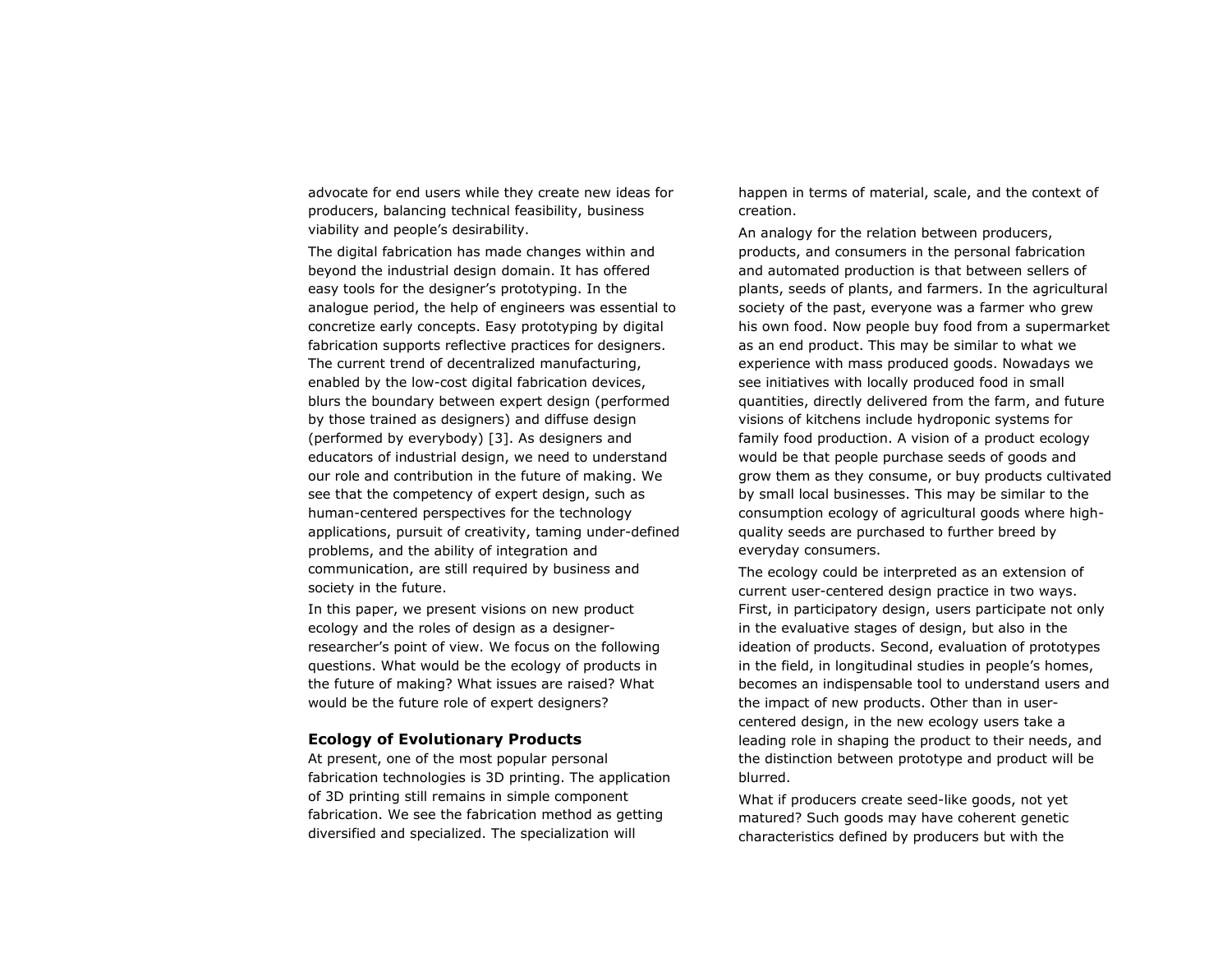

Figure 1: An example of product cultivated by initial interaction, Light-morph-Light, has a lampshade created by initial lighting condition of the environment. [1]



Figure 1: An example of updateable product, Shader Printer. [4]

potential to grow uniquely. It would be important for producers to consider how to incorporate such characteristics. The consumers would personalize and build meanings as they cultivate the products. The products are evolutionary like a living entity that grows together while interacting with users. It would be possible to define various evolutionary characteristics. For example, the evolution can happen arbitrarily or programmed with genetic algorithms. The amount of control can be elaborated.

We illustrate our ideas on a digital fabrication ecology through two cases in which users take a leading role in personalizing a product to their needs. The first case, LmL, is a product that adapts to the environment of the user in a poetic way, whereas the second case, Shader Printer, provides precise control over the outcome. Together the cases bring aspects of products that we enjoy in the digital domain to the physical domain. LmL (Light-morph-Light) is a lamp product to examine how this type of new digital fabrication platform can be used in the new product ecology system. We devised a

design technique called Self-Morphing Randomness [1], whereby the fundamental characteristics of a product function become the deciding factor in cultivating the product. LmL lamp uses initial lighting condition as the evolutionary characteristics (Figure 1).

The idea of the "shader printer" project (Figure 2) is to make changing the appearance of physical objects as easy as changing the background image on a smart phone [4]. Products are coated with a bi-stable color changing ink that, with a specialized projector, can be activated. Similar to electronic ink, the color-change is persistent, and it only requires energy to change, not to maintain color. However, unlike electronic ink, using smart paint and an external activation mechanism

avoids many limitations of embedding electronic displays in products.

With "update-able" products, users can experiment with design and adapt design to their needs. For instance, a fashion accessory is updated for a special occasion, or wallpapers are adjusted to the season or time of the day. We expect that with non-permanent and effortless morphing products, users will be invited and inspired to shape their environment through experimentation.

## **Issues with product growing with the user**

The illustrated product ecology also raises new issues. As home-grown products are likely to be unique and made in the wild, they lack the certification and quality assurance that mass-produced products have. Parallels to home improvement can be made: in case of failure, who can be held responsible—the maker or the designer? We foresee the need for "licensed" professionals required by insurance companies for customizing designs.

Similar to home remodeling, when products are made uniquely, they cannot be returned to the shop, and that will likely require new forms of prototyping and products. Expert designers extensively use prototyping techniques such as "living with prototypes" as longitudinal studies to understand the impact of a product. The growing, adapting, and shaping products could be interpreted as a form of prototyping where the difference between prototype and product will become arbitrary.

Another issue is related to aesthetic qualities of artifacts. Design researchers have discussed how the aesthetic quality of things can be judged [2]. One viewpoint is that the quality is engrained in the things and achieved by certain design principles. If the sense